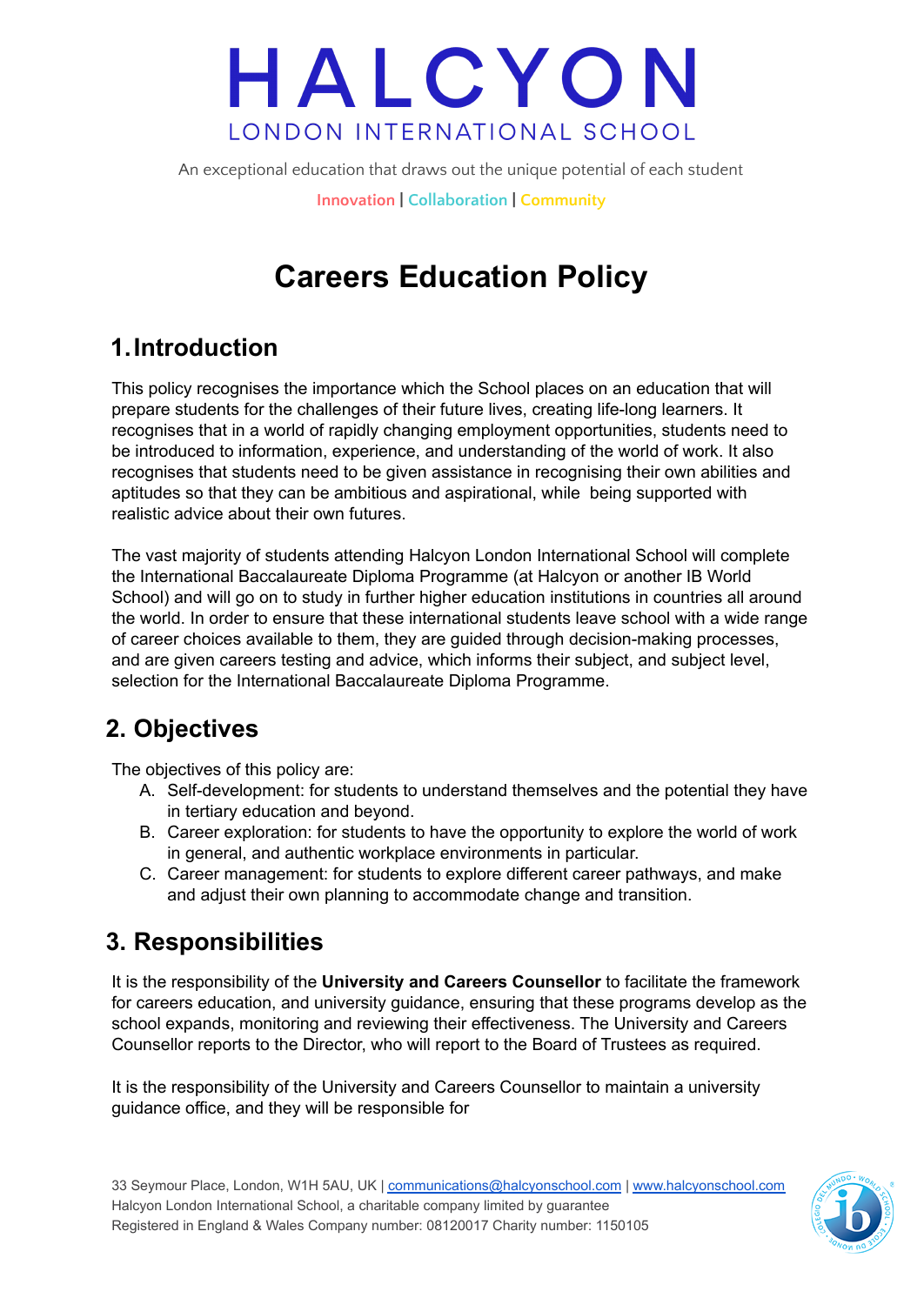# HALCYON LONDON INTERNATIONAL SCHOOL

An exceptional education that draws out the unique potential of each student

#### **Innovation | Collaboration | Community**

- A. the implementation and development of work-related learning;
- B. encouraging the development of careers education and guidance across the curriculum; and
- C. liaison with outside agencies and further education providers.

The University and Careers Counsellor will:

- D. be responsible for the effective implementation of university guidance
- E. be responsible for the effective implementation of careers education, in liaison with the PSHEE team
- F. organise the Grade 10 Work Experience programme
- G. organise an annual careers day for students
- H. keep a record of careers and guidance-related activities across the School
- I. make arrangements for regular visits by university officers, career guidance specialists, speakers from a variety of employment sectors, and alumni
- J. deliver a university counselling programme which gives students the opportunity to identify their aptitudes; to engage purposefully in decisions about their post-18 education; to have access to all necessary information about post-18 education; to be able to make an informed choice about their future studies; to visit universities (open days); and to be conversant with the university application process, both in and outside the UK.
- K. ensure that parents are involved in, and informed about, their children's choices on careers, training and future education
- L. ensure that there is effective liaison with providers of advice and guidance to young people
- M. monitor, evaluate, review and report on the effectiveness of the careers education programme.

#### It is the responsibility of the **School Leadership Team**, and specifically the **IB Coordinators**, to

- N. ensure that careers education and guidance, including information on economic factors and enterprise education in its widest sense, are embodied in syllabii and activities across the curriculum
- O. ensure that careers resources will be available to all students
- P. ensure that there is liaison between the International Baccalaureate Diploma Programme Coordinator, the International Baccalaureate Middle Years Programme Coordinator, the Pamoja online Site-Based Coordinator and the University and Careers Counsellor in the running of course selection programmes for the Grade 10 IB Middle Years Programme and for the Grade 11/12 International Baccalaureate Diploma Programme